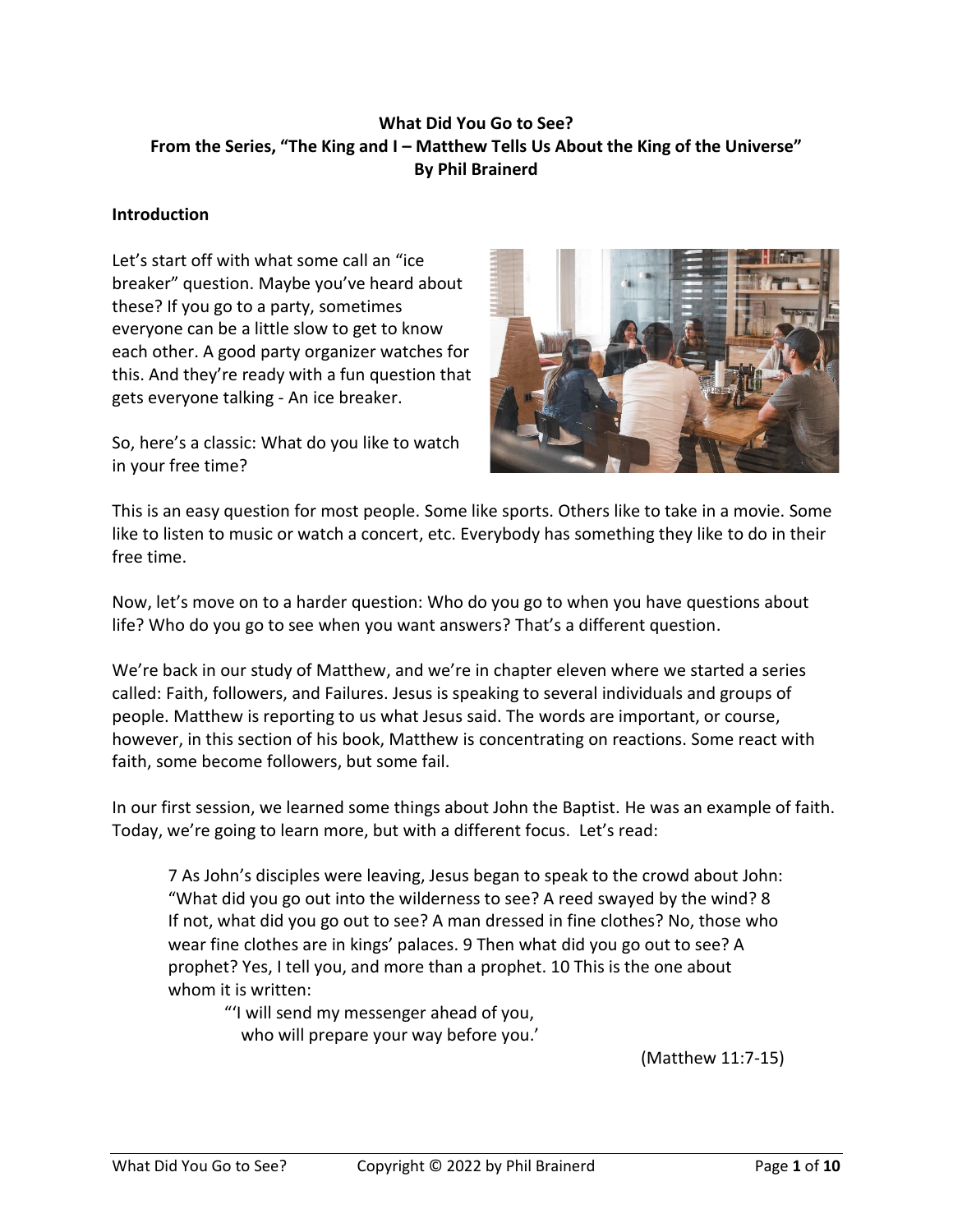What's Jesus doing here? Let's find out by taking this apart.

### **I. More About John**

Jesus is going to start by telling us more about John.

"As John's disciples were leaving, Jesus began to speak to the crowd about John" (Matthew 11:7)

Why is Jesus doing this? Let's quickly think about what we know about John. In the last session, we learned that John was a great man of faith. However, he was placed in a situation where what he believed was stretched. Even though he had been faithful, he had been arrested by the King and thrown into jail. So, John was in a predicament. He believed that Jesus was the Messiah. He believed that Jesus was the great king who would bring an end to injustice. However, at that moment, he wasn't seeing evidence of this.

How big a problem was this? It was a big problem on several levels. To understand it, let's think some more about John the Baptist.

Before John was born, an angel was sent to his father, whose name was Zechariah. Zechariah was a chief priest, so he was an important man. John came from a good family - A family of faith. Here's what the angel said about the son that would be born to Zechariah:

...he will be filled with the Holy Spirit even before he is born. 16 He will bring back many of the people of Israel to the Lord their God. 17 And he will go on before the Lord, in the spirit and power of Elijah, to turn the hearts of the parents to their children and the disobedient to the wisdom of the righteous—to make ready a people prepared for the Lord." (Luke 1:15-17)

Look at this: The child will be "filled with the Holy Spirit even before he is born". There is no record of this happening with any other human being. John will lead his entire life dedicated to serving God. He will have access to power that no other human had, outside of Jesus.

"He will bring back many of the people of Israel to the Lord their God." (v 16)

God was going to use John in amazing ways. There were all kinds of confused people living in Israel in his day - People who were wandering away from the faith. John would help them to return to God.

"And he will go on before the Lord, in the spirit and power of Elijah…" (v 17)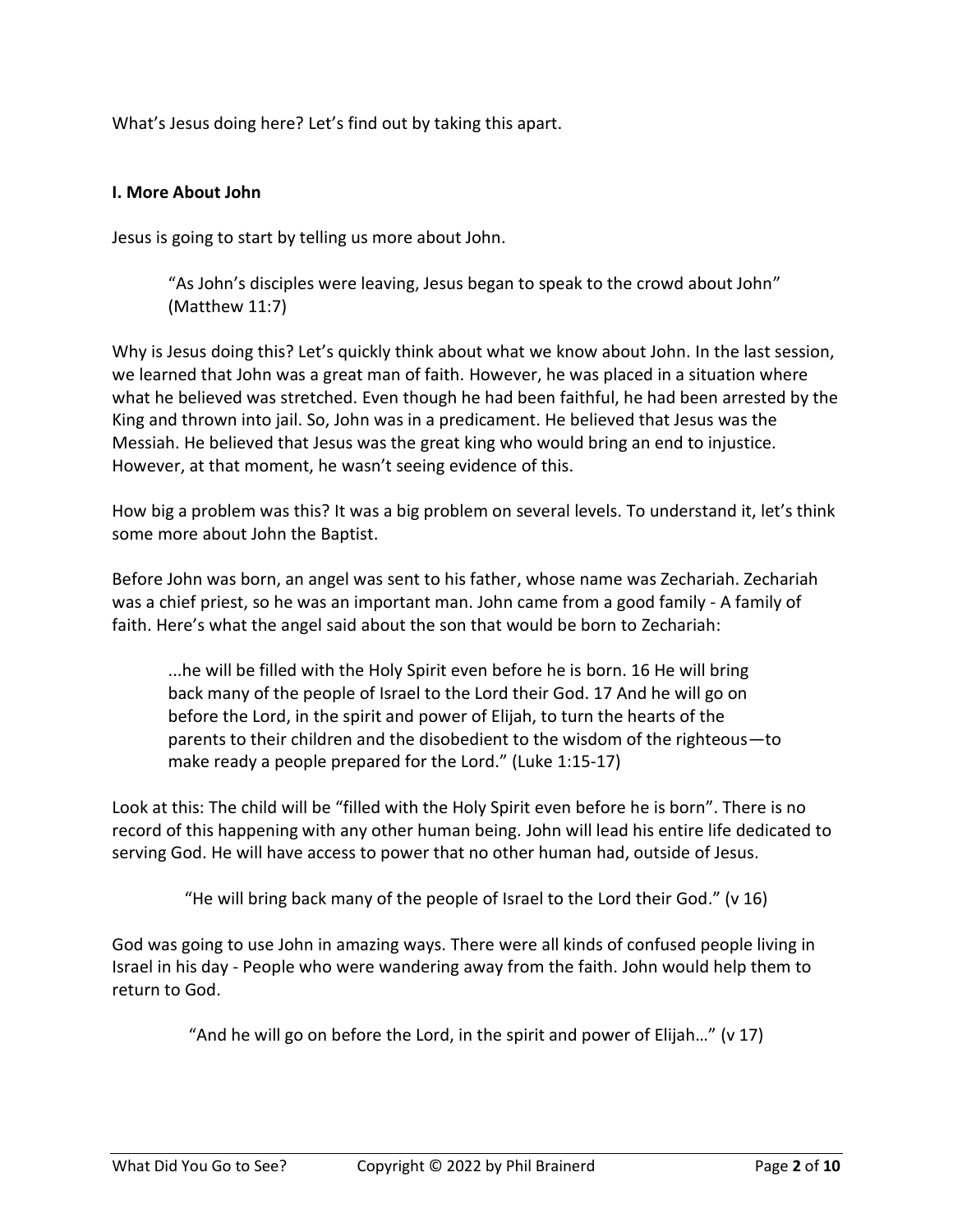As if this weren't all amazing enough, the angel says something momentous. Elijah was one of the greatest prophets of Israel. He was right up there with Moses. The angel is saying that John will be on the level of these great men. That phrase, "the power of Elijah" will be very important later, so keep a bookmark on that point.

Time prevents us from giving this text the full treatment that it deserves. Let's skip to the last point:

"…to make ready a people prepared for the Lord." (v 17)

John was not going to merely turn bad people into good people. That would be fine, but he's going to do much more: John is going to prepare a people - To make them ready for the Lord. And that's exactly what John spent his life doing.

The more you understand about John, the more you can see why it was so troubling to him that he found himself languishing in prison. But here is where we see even more of why John was a great man. He was not merely a powerful man who could lead people to righteousness. He was a humble man. Let me explain.

John developed a following - A significant following. Sometimes if you become the center of attention, it's easy to develop a big ego. It's tempting to imagine at some point that everything is about you. John wasn't like that.

At one point, some of John's followers noticed that people were listening to Jesus more than they were listening to John. If John had a big ego, that would be a problem. But here's how John responded: "He must become greater; I must become less." (John 3:30) Those are the words of a humble man. Those are the words of a man who doesn't need to be the center of attention. John's purpose was to prepare the way for the Lord Jesus, and John was content to do that.

Now, we mentioned that John had a predicament: His situation didn't appear to match what he believed. He had a choice here. Some might say to themselves, "You know, a lot of people think I'm perfect. If I let people know that I'm experiencing doubts, they won't think as highly of me as I would like. Better to remain silent." That's what a man would think if he had a problem with his ego. But doing that would make John a hypocrite. And being a hypocrite doesn't work for people who are truly led by the Spirit of God. Letting yourself fall into hypocrisy is bad for the soul, so John had to speak up.

Next, because John was truly humble, he was open to the idea that he was wrong. If he was wrong, a lot of people would be hurt. Again, a hypocrite would care more about his status than he cared about the truth. And again, that's not who John was.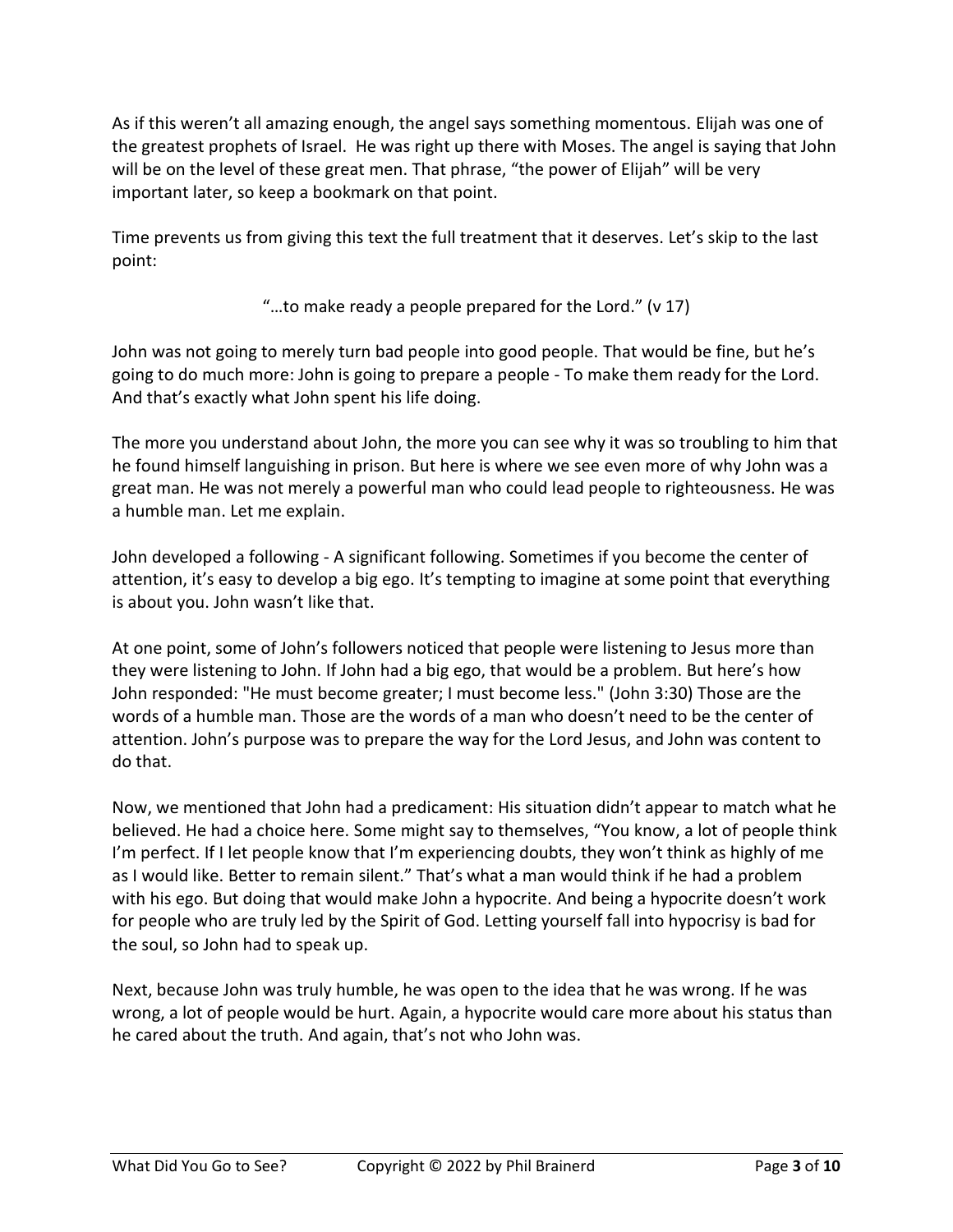Finally, if someone had an ego problem, they would have false concerns. A lesser man might say something like, "If people find out that I'm not sure about Jesus, their faith will be hurt." And again, the solution would be to remain silent.

The things I just mentioned are the thoughts of a pompous man. Those are the thoughts of someone who thinks everything revolves around him. And John's job was to prepare people for God. John understood that everything revolves around God, not people. It turns out, the best thing for people's faith is truth, and John knew that.

So, he did something that would only be done by a truly humble man - A man who cared about truth more than he cared about his reputation. He sent messengers to Jesus to ask him: "Are you the one who is to come, or should we expect someone else? (Matthew 11:3)"

We learned in our last session that Jesus gave John a reply that was appropriate for a man of faith. That answer gave John what he needed to fulfill his destiny. He was faithful to his God and to his mission to the point of death.

Now at this point, Jesus has some work to do. There's actually something to the notion that people might be troubled at the news that John was experiencing doubts. If there was no answer to this, their faith might in fact be hurt. The problem is not that people need to be encouraged sometimes - The problem is who is ultimately responsible for faith, and that's Jesus. So, Jesus starts the discussion by telling people about John. He wants to establish and strengthen their faith.

Let's see how he does it.

## **II. Who John Was Not**

Jesus starts out by saying who John was not:

"What did you go out into the wilderness to see? (Matthew 11:7(b)"

John the Baptist spent most of his ministry in an area far away from the population centers of his day. There was no public transportation. There were certainly no cars. You would have to walk a day or two from even the nearest towns. You would have to pack food and supplies. So, if people went to see John the Baptist, they must have believed there was good reason. Jesus starts with that: "What did you go out into the wilderness to see?

# **A. A Popular Voice**

Jesus suggests, "A reed swayed by the wind?" If you've ever been near a body of water, you've seen reeds. These are tall grass with fluffy tops. They're light, so they sway easily in the wind. It just takes a gentle breeze. They're certainly beautiful to watch. However, the symbol of the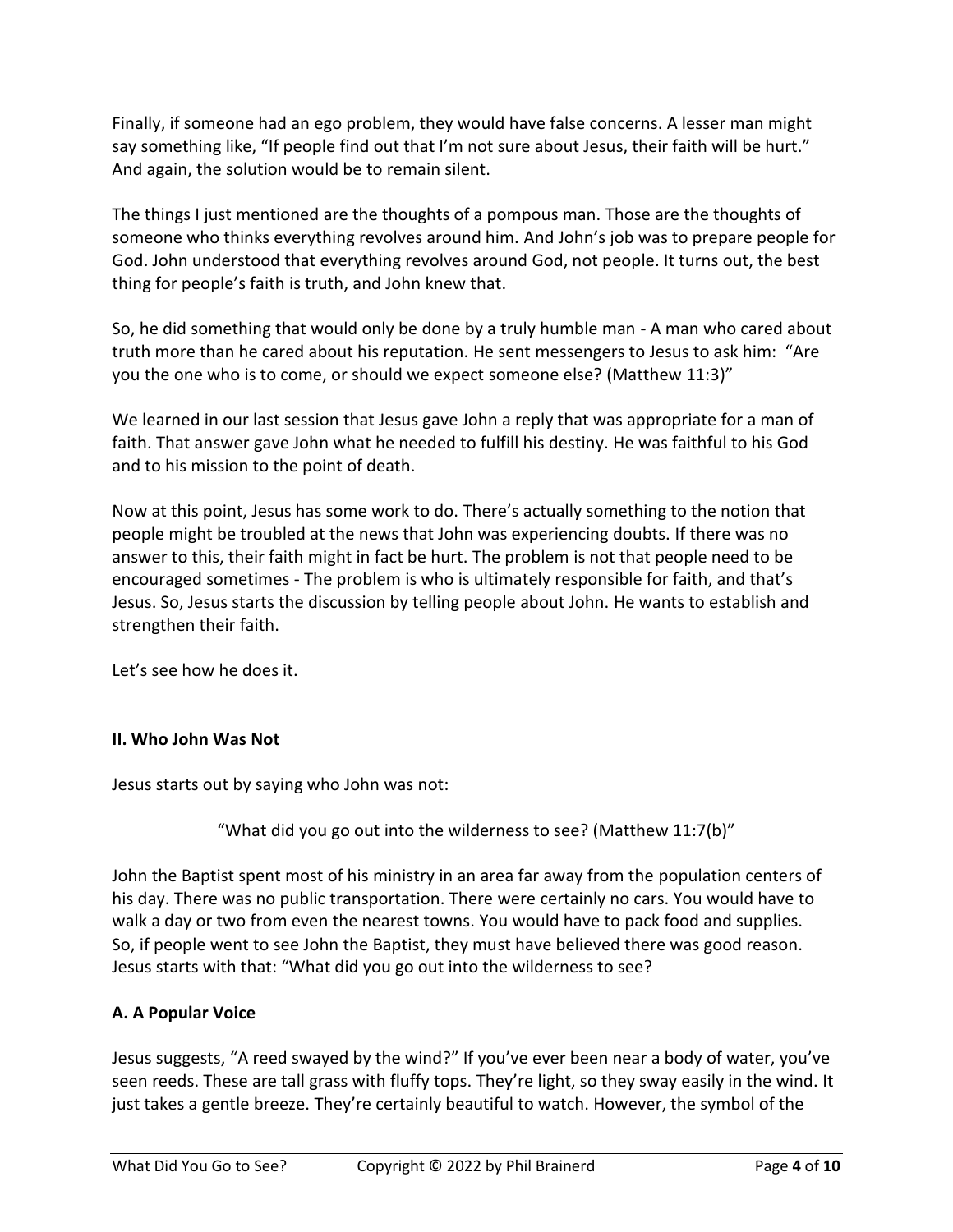reed wasn't merely a nice picture. It was a type of imagery used by ancient rabbis. It's easy for reeds to sway back and forth whenever you have the slightest wind. So, the Rabbis used it as a symbol for someone who agrees with whatever is popular. You've all heard the phrase, "Which ever way the wind blows." It's like that.

So, Jesus asks, "Did you all go on a long trip just to hear someone say whatever is popular at the moment?" The answer is, no, of course not. You can hear people say those things at home.

Today, you'd be surprised how many voices around us have learned the fine art of saying whatever is popular - whatever is safe. If you can say popular things well, you can draw quite a crowd.

Well, that wasn't who John the Baptist was. Jesus moves on.

## **B. A Rich Celebrity**

If not, what did you go out to see? A man dressed in fine clothes? No, those who wear fine clothes are in kings' palaces. (Matthew 11:8)

There are people in the world who are successful, and who profit from their success. There's nothing wrong with that - At least most of the time. Those people often become celebrities: Movie stars, pop singers, wealthy business tycoons, and the like. They live in beautiful homes. They drive expensive cars. And yes, they wear fine clothing. they're very popular. For example, people line up for hours to see a Hollywood premiere. The red carpet rolls out to welcome famous movie stars.

Sometimes, these people get interviews on talk shows. They give us advice about all kinds of things. But think about it: Does the fact that someone is a good singer, or a good athlete really mean that they have answers for the rest of us? No. If you let yourself think about it, there's something a little bit "off" when someone does that.

Now, we said that there's nothing wrong with being successful and having money. *Most of the time*. It's another thing when we we're dealing with religious leaders. I'm not sure there's any religion where the leaders are officially supposed to get rich from their jobs. So, when we run into religious leaders who get wealthy from their ministries, we get a little suspicious. There are exceptions, but normally, these kinds of people seem a bit fake somehow.

When we first met John the Baptist in Matthew 3:1-4, he lived in the wilderness. He wore a garment of camel's hair. There is some disagreement about exactly what that was, but most commentators agree that it's a rugged outfit - Not made for looks or comfort. And think about John's diet: He ate locusts. In other words, he lived on bugs. They were Kosher bugs, but they were still bugs. Not filet mignon. Not eggs benedict. Not fine European wine.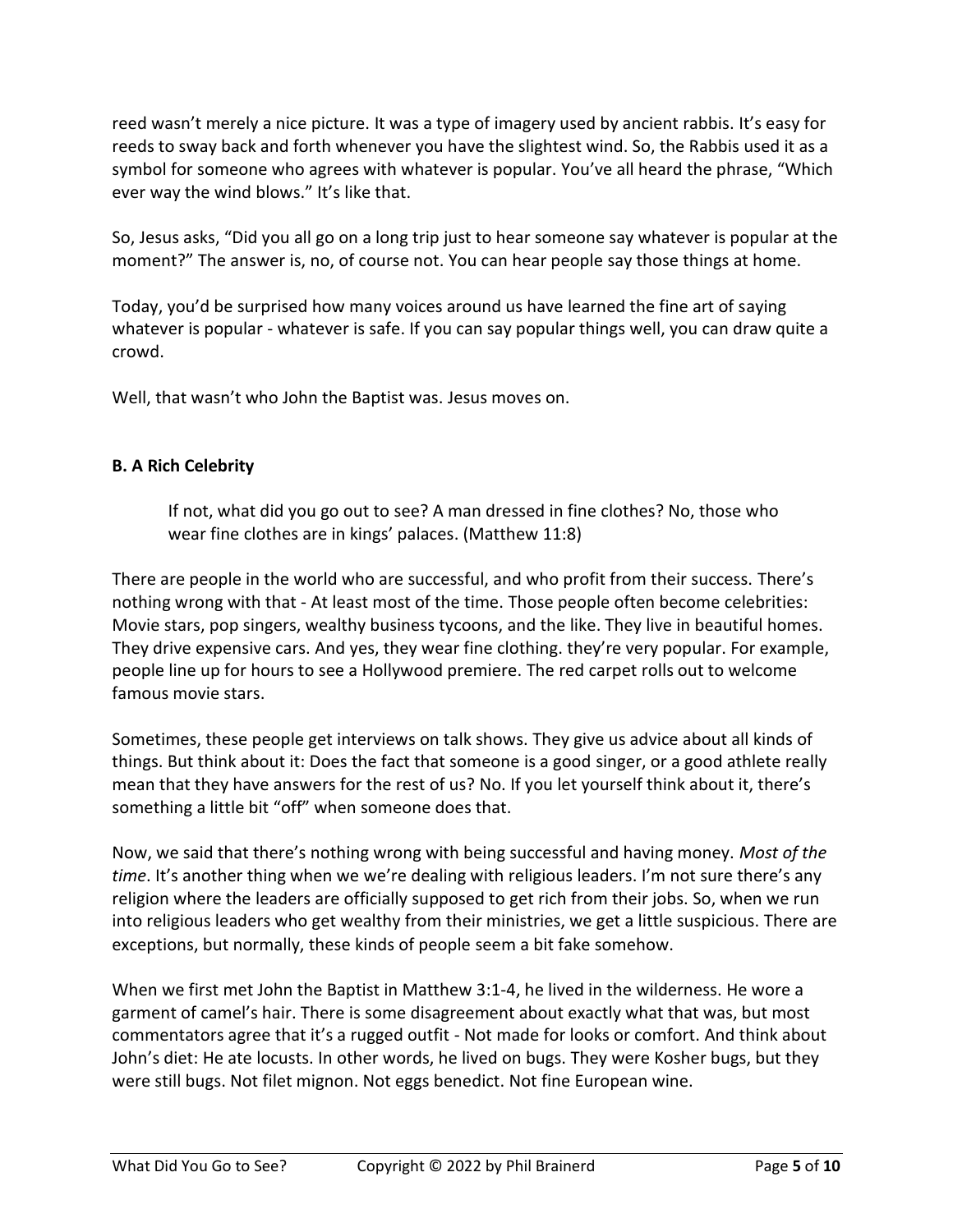So, Jesus is saying that people who went to see John did *not* go because they wanted to see a rich celebrity. They went because they wanted something *real*. And John was the real thing.

### **III. Who John Was**

So, having told us what John was not, Jesus is now ready to tell us who he was.

Then what did you go out to see? A prophet? Yes, I tell you… (Matthew 11:9)

The people in the days of John the Baptist went to significant lengths to see something. They travelled out into the wilderness - Most of them on foot. They went to all that trouble because they believed that John was a prophet.

The man they went to see had some struggles with doubt. Did that mean he wasn't a prophet? Did that mean all their efforts were for nothing? Jesus assures them: They went out to see a prophet – and that's what they saw. A true prophet is someone who speaks the very words of God. Perfection is not required.

Remember what people faced in those days. They had been invaded by the Romans. The Romans taxed them and oppressed them. The people of Israel watched as their own countrymen collaborated with the Romans. The Tax collectors happily took their money and then some. The royalty was nothing much more than a puppet government catering to the invaders.

So, these people had questions - Questions about life. They could stay home and hear all kinds of people who thought they had answers. But no. They wanted to hear something very special. They were faithful people who wanted to hear the words of God.

And Jesus tells them, that's what they got. In fact, they got something more.

"...and more than a prophet.  $(v 9 (b))$ "

The last true prophet prior to this time was a man named Malachi. Malachi lived 400 years earlier. His book is the last of the Old Testament. After him, there were 400 years of silence. And now, God sent someone - Someone who was very special. Jesus goes on to tell his followers just how special John was.

This is the one about whom it is written: "'I will send my messenger ahead of you, who will prepare your way before you.' (v 10)

When we met John the Baptist in Matthew 3, we learned that he was the herald of the coming King. All great kings in those days had someone who announced their coming. This was prophesied by the prophet Malachi, who we mentioned a moment ago. Prior to Malachi,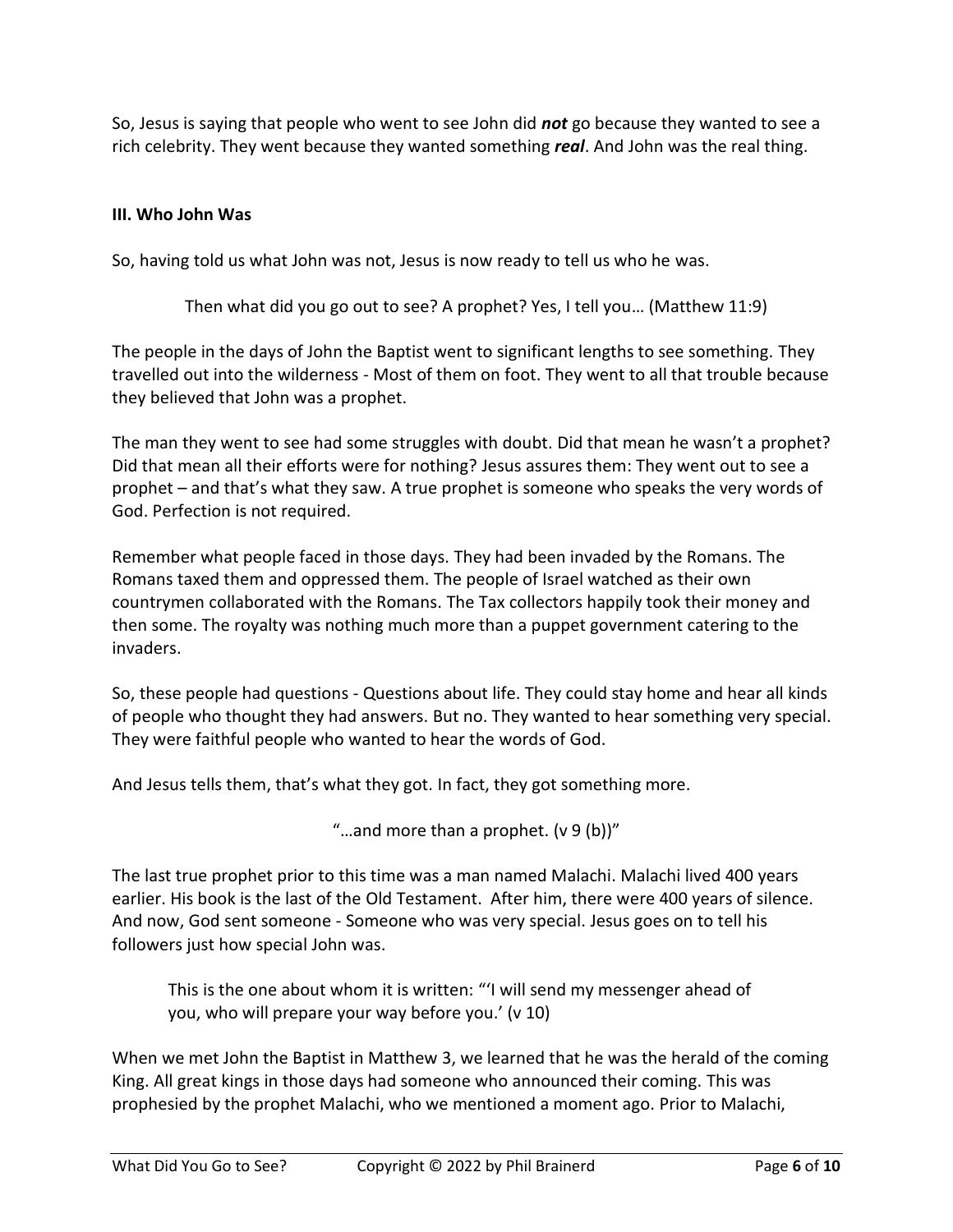prophets spoke about all kinds of things. They spoke about current issues. They spoke about things that would happen soon. But after that, they spoke about things that wouldn't happen for centuries.

John was the one who would see the coming King face to face. He and only he. So, he was very special. It would take a special person to do this. Jesus tells us more.

11 Truly I tell you, among those born of women there has not risen anyone greater than John the Baptist; yet whoever is least in the kingdom of heaven is greater than he. (Matthew 11:11)

Look at that: "among those born of women there has not risen anyone greater than John the Baptist." Think about that: "Among those born of women…" That's everybody who ever lived to that point. That means John is right up there with the best of them. As we said earlier, he's there with the greatest of the prophets: Moses, Elijah and the rest.

But then Jesus says something that seems odd at first: "…yet whoever is least in the kingdom of heaven is greater than he." What does he mean by that? You see, this is why the age of the kingdom, the age in which we live, is so incredible. Many believe that Jesus is talking about privilege. We all live down here on earth. Those who believe in Jesus will live in heaven one day.

There is a lot of discussion about what exactly happens in between. If we die, do we enter a state like sleep? Or is there a midway state? Do we leave time as we understand it and get transported centuries into the future? One thing we know for certain: Heaven is a much greater place than here. The least in the kingdom will be greater than the greatest on earth today. John, one of the greatest humans to live, points the way for the rest of us.

Jesus tells us more:

12 From the days of John the Baptist until now, the kingdom of heaven has been subjected to violence, and violent people have been raiding it. 13 For all the Prophets and the Law prophesied until John. (vs. 12-13)

What Jesus is saying here is that John represents a massive pivot point in world history. Since John had arrived, something was going on. Let's take these statements out of order:

"For all the Prophets and the Law prophesied until John."

John was the last of a long line of men. He was the last of the great prophets - Men who would write the collection of revelation that we call the Old Testament. At the end of their time, something new would happen. The prophet Jeremiah wrote about it: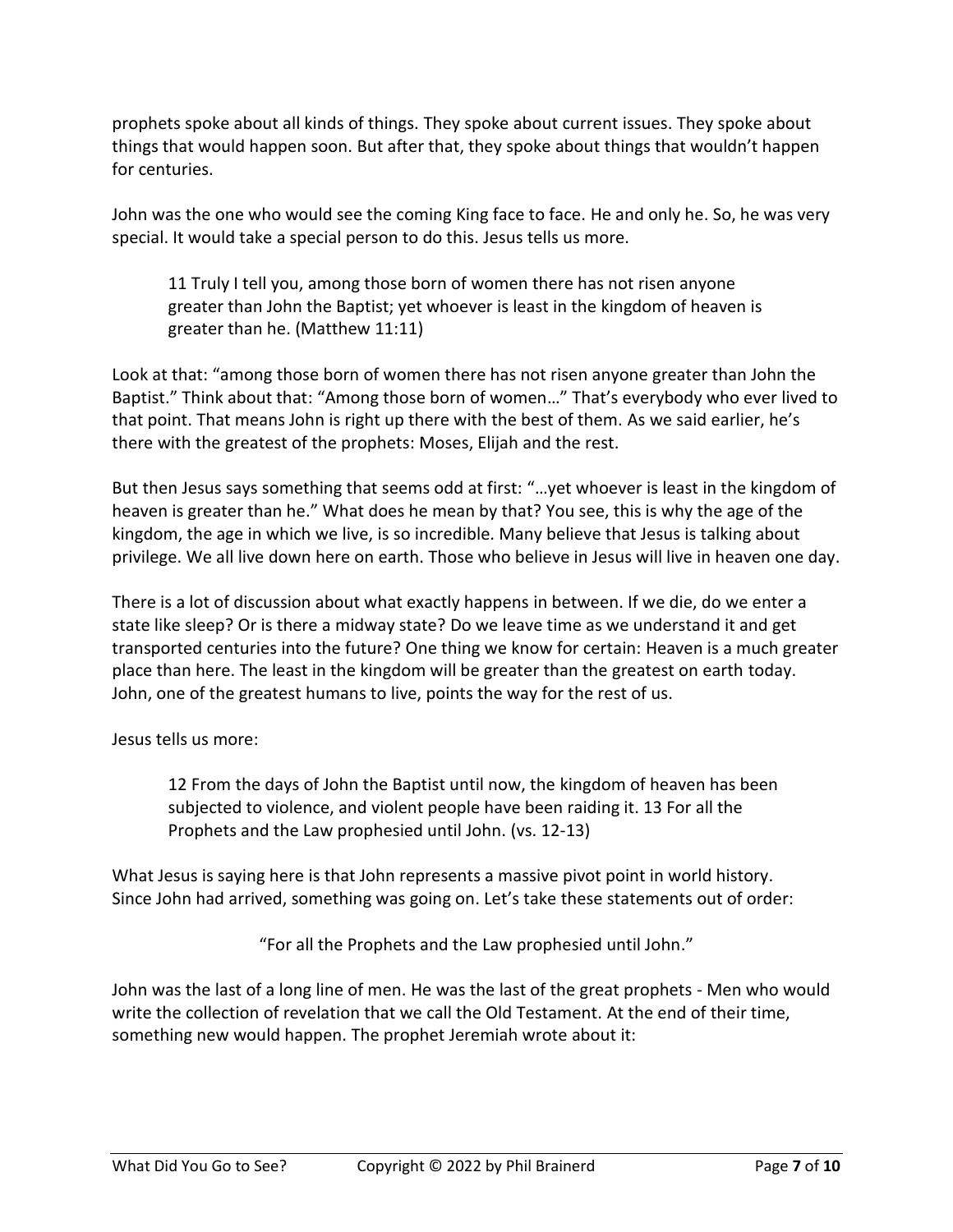"The days are coming," declares the Lord, "when I will make a new covenant with the people of Israel and with the people of Judah. (Jeremiah 31:31)

So, there was an old covenant. The prophets from Moses to Malachi wrote about it. Their writings make up what we call the "Old Testament." Then there was 400 years of silence. Now, God was ready to introduce the new covenant. John represented the pivot point.

Now, let's look at the previous sentence:

"From the days of John the Baptist until now, the kingdom of heaven has been subjected to violence, and violent people have been raiding it. (Matthew 11:12"

Because there was a big change coming, the forces of evil went into overtime. They wanted to derail it so that it would be stopped before it got any momentum. All of the first representatives of this new covenant were under attack. John was under attack. Jesus was under attack. The apostles were under attack. And things would get worse.

That's why God needed a very special man to herald in this new age. John was strong. He was courageous. He was faithful. His faithfulness to his calling resulted in him being arrested and eventually executed. What allowed him to do this? Jesus gives his final point:

And if you are willing to accept it, he is the Elijah who was to come. Whoever has ears, let them hear. (Matthew 11:14-15)

The prophecies of the Messiah included mention of the prophet Elijah returning. So, many thought they would see a physical return of this great prophet. That's why it's important to recall the words that the angel spoke to John's father. John would have the "spirit of Elijah". He would be empowered the same way Elijah was. It may be that Elijah will make a physical appearance before the second coming of Christ (More on that another day). In the meantime, John was someone in the same class as the greatest of the prophets. He may not have been perfect, but he was fully qualified to take on the special task that God required of him.

So, the people who travelled out to the wilderness found what they were looking for.

Let's pull this all together.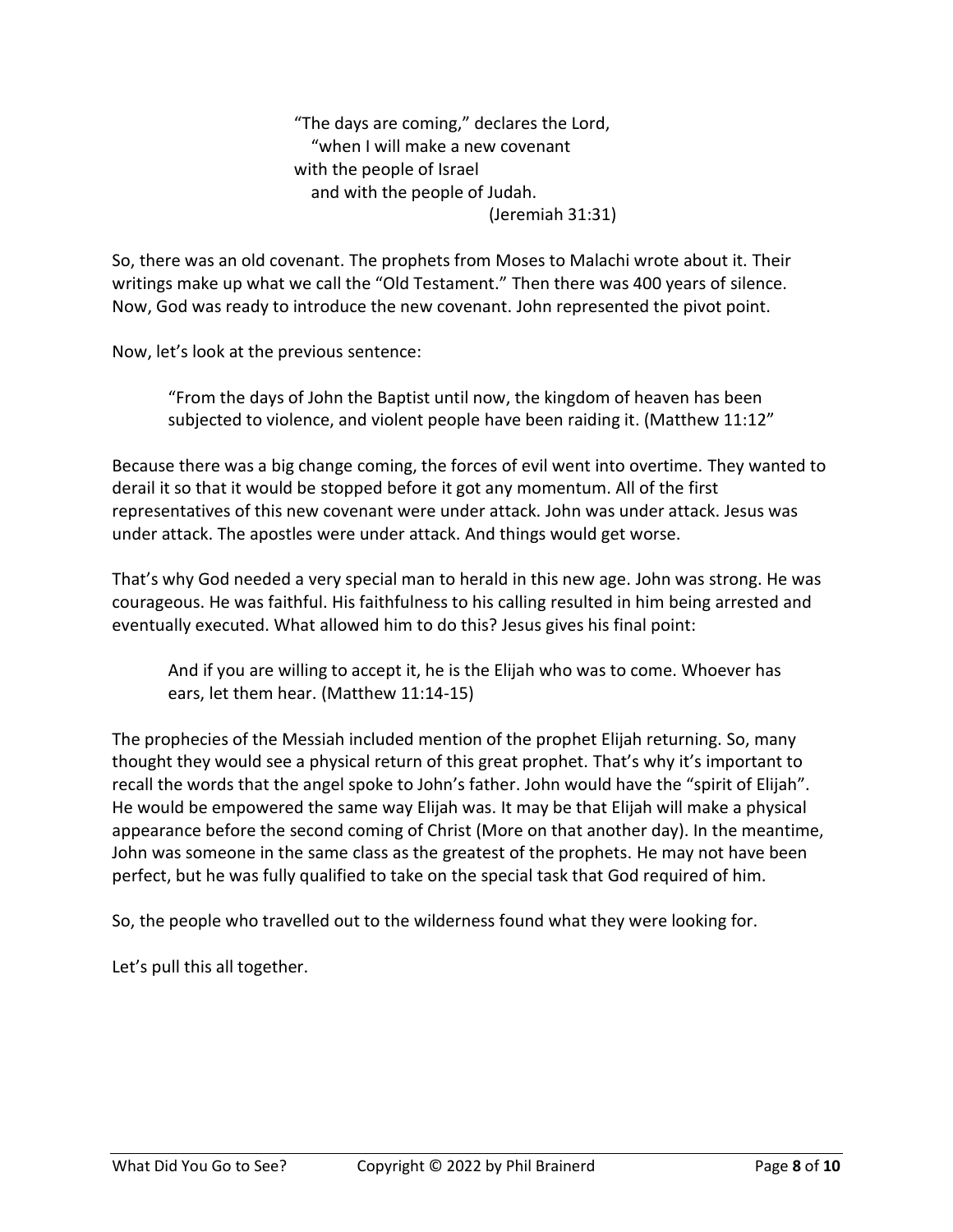## **Conclusion**

Today, we've seen words of encouragement. John the Baptist was discouraged. Because he was a sincere man and not a hypocrite, he asked Jesus to clarify the situation. Jesus gave John the answer he needed. In the list of Faith, Followers, and Failures, John's faith won out.

Then, Jesus gave his followers the answer that they needed. Who did they go to see when they had questions about life? Someone who would give them popular answers? Many people do that today. The media is full of voices ready to tell you what's popular.

Did they go to see a rich celebrity? Again, you can turn on any talk show and see those people. But, the fact that they're rich and famous doesn't mean they have the answers.

No, the people of that day went to see a prophet. They went because they had questions about life. And they wanted to hear the words of God. Jesus told them that's exactly what they got.

In those days, if you wanted to see a prophet, you had to find out where they were. Then, you had to travel there. Today, we have something much easier. The prophets of the old and new covenants wrote down the words that God gave them. They're collected in the Bible.

So, that's where we go when we need answers. That's where we tell our friends to go when they want answers. That's why we study it every week in church and as often as we can at other times - Because it's the Word of God. And God has the answers to the great questions of life.

So, let's continue the great tradition that the people of Jesus' day followed. When someone asks us, "What did you go to see?" Let's be able to say that we avoided the talking heads on the TV. Let's allow others to stand in line at the Hollywood premiere. When we have questions, let's go to the words of the Great prophets. In the list of Faith, Followers, and Failures, let's ask God's help. Let's let his Word fill us and guide us so we can be on the side of Faith.